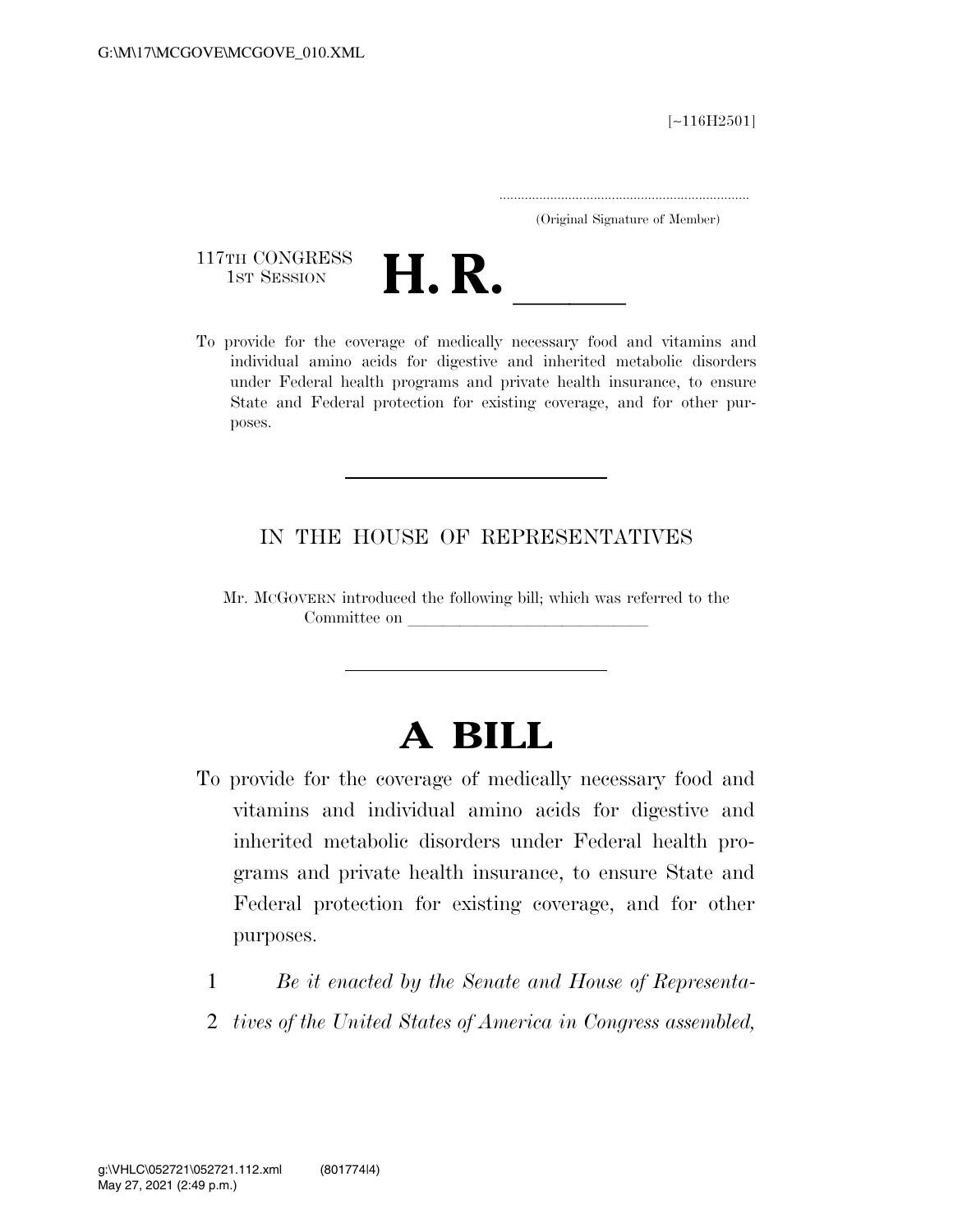$\mathfrak{D}$ 

#### **SECTION 1. SHORT TITLE.**

 This Act may be cited as the ''Medical Nutrition Eq-uity Act of 2021''.

#### **SEC. 2. FINDINGS.**

Congress finds the following:

 (1) Each year, thousands of children and adults in the United States are diagnosed with certain di- gestive or inherited metabolic disorders that prevent their bodies from digesting or metabolizing the food they need to survive. For them, medically necessary food, which can often be administered as an orally consumed formula, is their treatment.

 (2) Without medically necessary food, these pa- tients risk malnutrition, surgery, and repeated hos- pitalizations. They may suffer intellectual disability or even death. Risks in pediatric populations are particularly profound and often severe and also in- clude inadequate growth, abnormal development, cognitive impairment, and behavioral disorders. Spe- cialized medically necessary food is standard-of-care therapy for these patients and is essential to pre-venting such outcomes.

 (3) While not every person diagnosed with these conditions needs to be treated with medically nec- essary food for a prolonged period, it is critical that patients and their physicians be able to consider the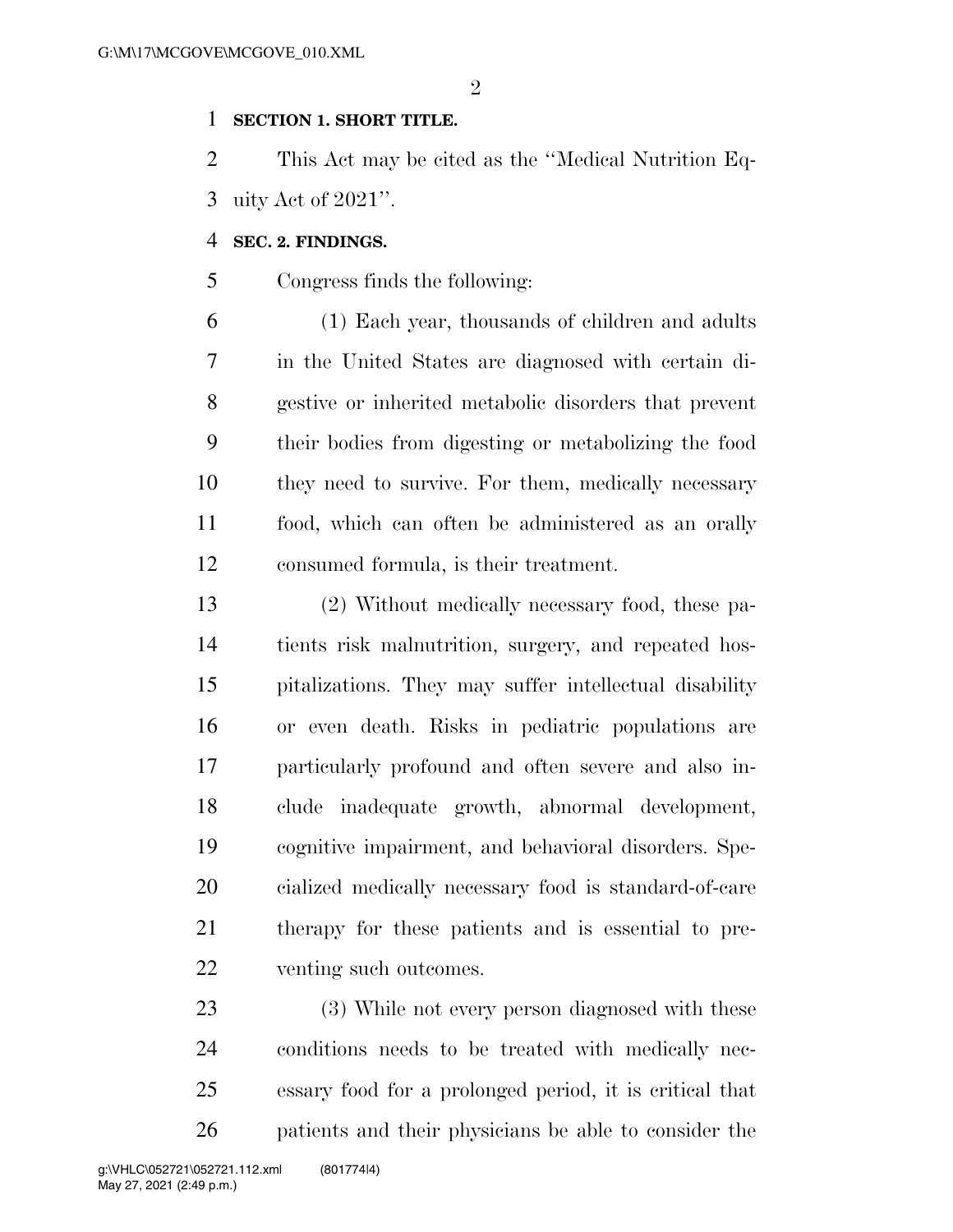full range of options and select the treatment that will be most effective for each patient.

 (4) Insurance companies will typically cover pharmaceuticals or biologics for treatment of many of these conditions, if there is a therapy approved by the Food and Drug Administration. However, these types of treatments may not be the first-line therapy a physician would recommend, do not work for all patients, and can have undesirable risks, such as cancer or suppression of the immune system, which can increase a patient's risk of infection.

 (5) Even when an insurance company does cover medically necessary food, it can come with the stipulation the formula be administered through a feeding tube, placed through the nose into the stom- ach or surgically placed directly into the stomach or jejunum, even if a patient is capable of taking the formula orally without these devices. Surgical place- ment of feeding tubes unnecessarily results in in- creased risk to the patient and increased cost to the health care system.

 (6) Testing for select inherited metabolic dis- orders is required in all States, and approximately 2,000 babies per year are diagnosed with one of these disorders that requires treatment through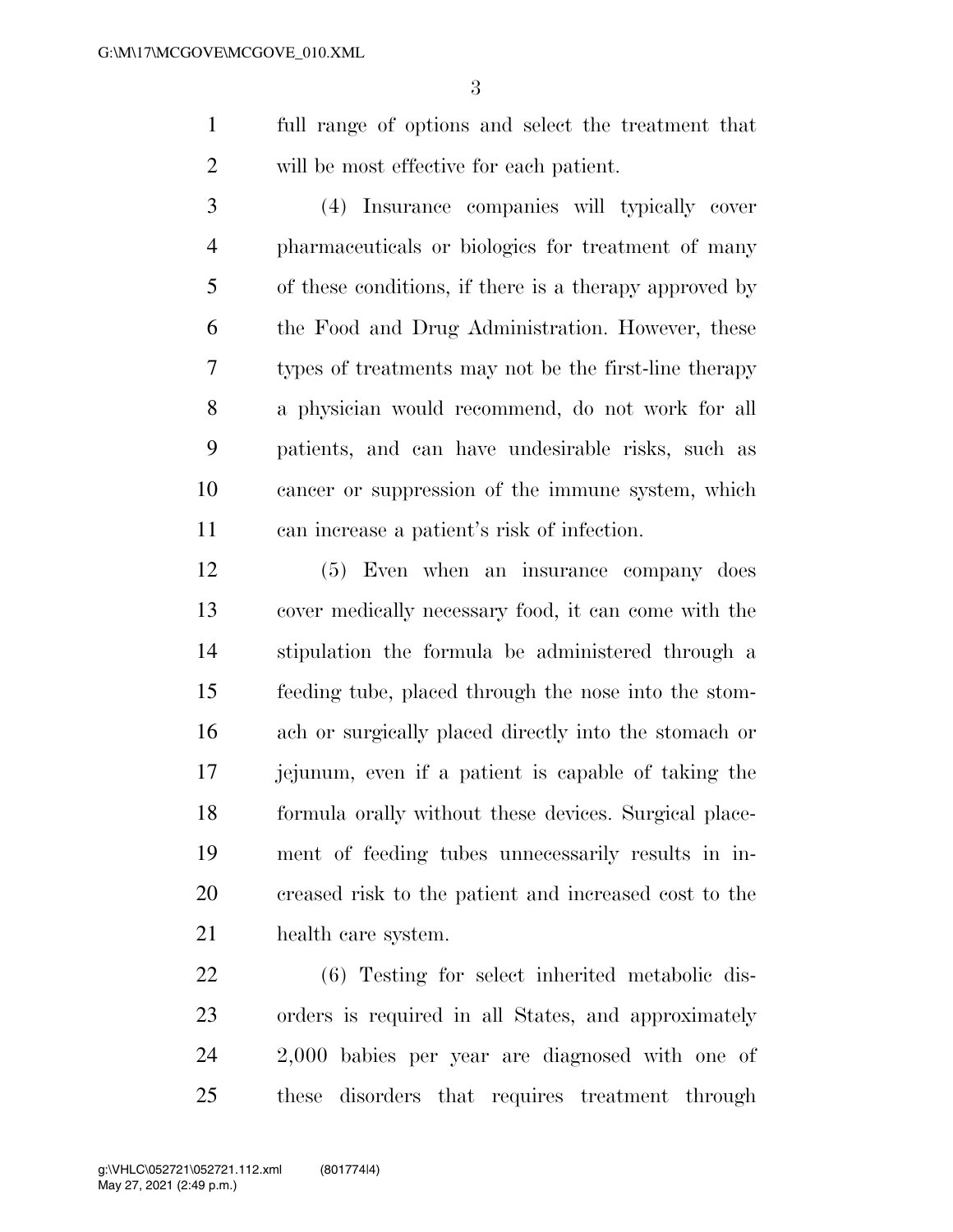medically necessary food. Yet, policies on medically necessary food vary significantly and do not always make it possible for families to get sufficient nutri- tion for their affected children which can lead to de- layed development, brain damage, and even death. (7) The worsening of food insecurity during the COVID–19 pandemic has had a significant impact on patients who rely on medical nutrition, and the cost of meeting their dietary needs has been a major burden to individuals facing financial challenges as a result of the pandemic. **SEC. 3. COVERAGE OF MEDICALLY NECESSARY FOOD, VITA- MINS, AND INDIVIDUAL AMINO ACIDS FOR DI- GESTIVE AND INHERITED METABOLIC DIS- ORDERS UNDER FEDERAL HEALTH PRO- GRAMS AND PRIVATE HEALTH INSURANCE.**  (a) COVERAGE UNDER THE MEDICARE PROGRAM.— 18 (1) MEDICALLY NECESSARY FOOD.— 19 (A) IN GENERAL.—Section  $1861(s)(2)$  of 20 the Social Security Act  $(42 \text{ U.S.C. } 1395x(s)(2))$  is amended— 22 (i) in subparagraph (GG), by striking 23 "and" at the end; 24 (ii) in subparagraph (HH), by insert-ing ''and'' at the end; and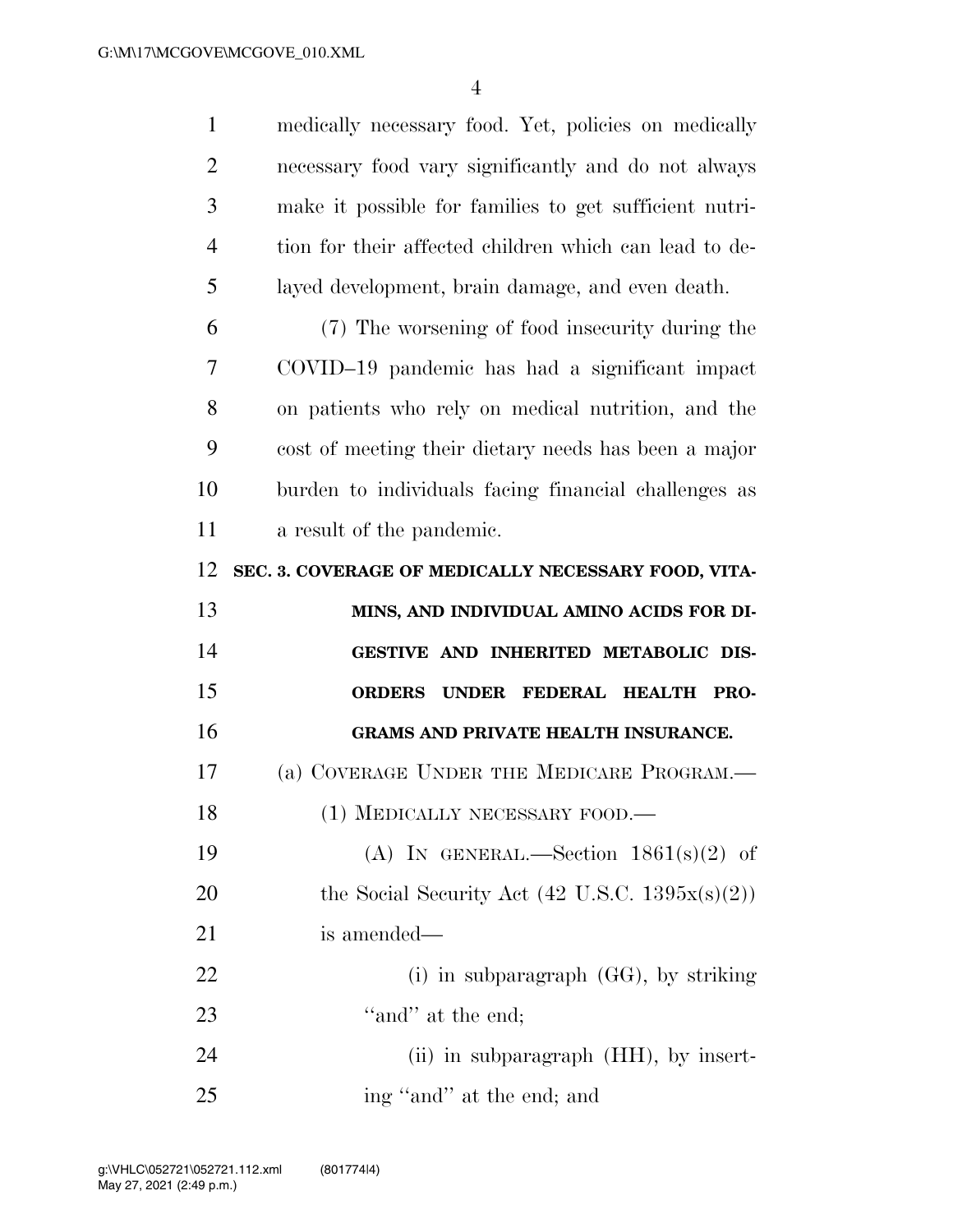| $\mathbf{1}$   | (iii) by adding at the end the fol-                              |
|----------------|------------------------------------------------------------------|
| $\overline{2}$ | lowing new subparagraph.                                         |
| 3              | "(II) medically necessary food (as defined in                    |
| $\overline{4}$ | subsection (III)) and, if required, the medical equip-           |
| 5              | ment and supplies necessary to administer such food              |
| 6              | (other than medical equipment and supplies de-                   |
| 7              | scribed in subsection $(n)$ ;".                                  |
| 8              | (B) DEFINITION.—Section 1861 of the So-                          |
| 9              | cial Security Act (42 U.S.C. 1395x) is amended                   |
| 10             | by adding at the end the following new sub-                      |
| 11             | section:                                                         |
| 12             | "Medically Necessary Food                                        |
| 13             | " $(\text{III})(1)$ Subject to paragraph $(2)$ , the term 'medi- |
| 14             | cally necessary food' means food, including a low protein        |
| 15             | modified food product, an amino acid preparation product,        |
| 16             | a modified fat preparation product, or a nutritional for-        |
| 17             | mula (including such a formula that does not require a           |
| 18             | prescription), that is—                                          |
| 19             | "(A) furnished pursuant to the prescription,                     |
| 20             | order, or recommendation (as applicable) of a physi-             |
| 21             | cian or other health care professional qualified to              |
| 22             | make such prescription, order, or recommendation,                |
| 23             | for the dietary management of a covered disease or               |
| 24             | condition;                                                       |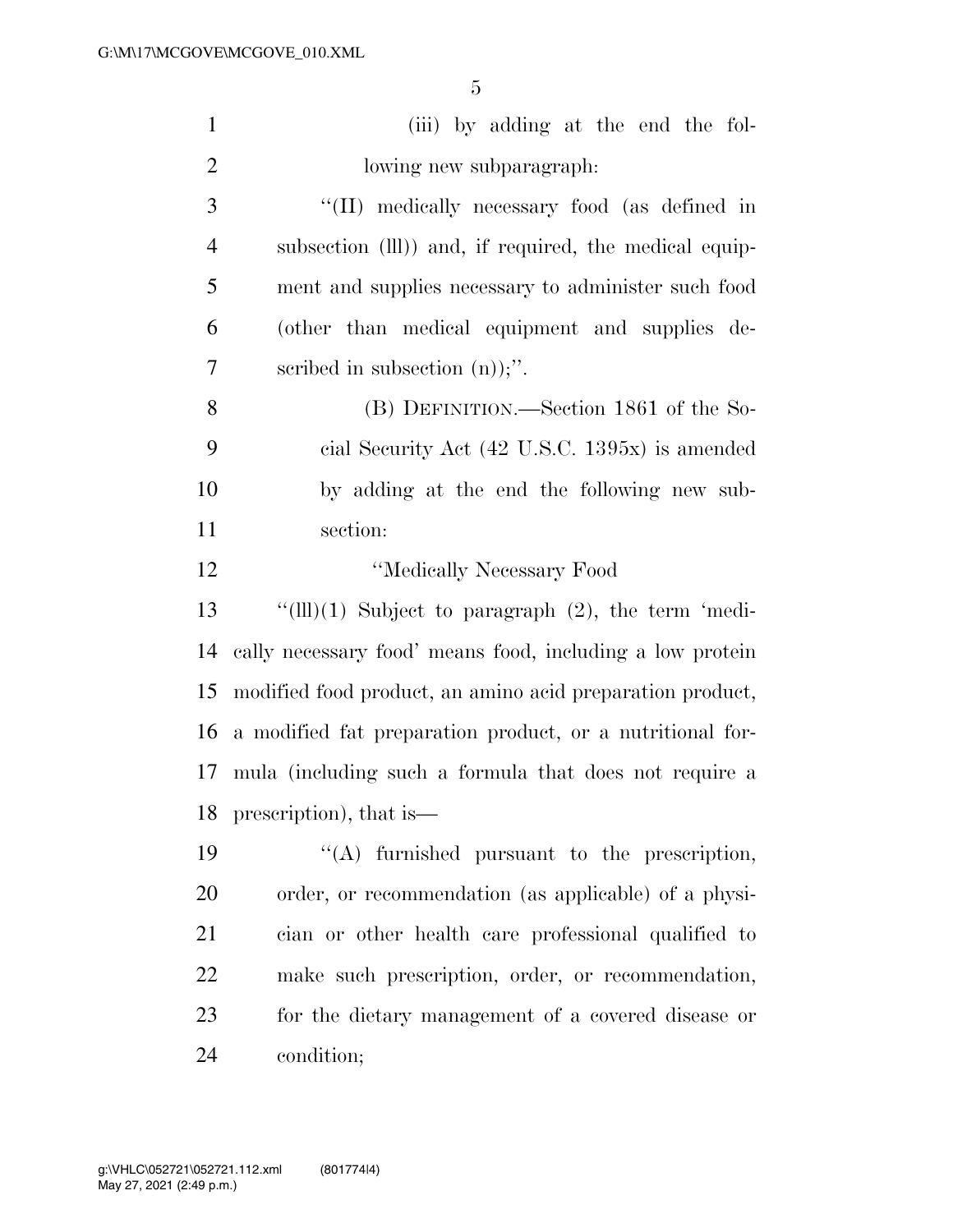$\langle$  ''(B) a specially formulated and processed prod- uct (as opposed to a naturally occurring foodstuff used in its natural state) for the partial or exclusive feeding of an individual by means of oral intake or enteral feeding by tube;

 ''(C) intended for the dietary management of an individual who, because of a specified disease or condition, has limited or impaired capacity to ingest, digest, absorb, or metabolize ordinary foodstuffs or certain nutrients, or who has other special medically determined nutrient requirements, the dietary man- agement of which cannot be achieved by the modi-fication of the normal diet alone;

14  $\langle \text{`(D)} \rangle$  intended to be used under medical super-vision, which may include in a home setting; and

16 "(E) intended only for an individual receiving active and ongoing medical supervision wherein the individual requires medical care on a recurring basis for, among other things, instructions on the use of the food.

21 "(2) For purposes of paragraph (1), the term 'medi-cally necessary food' does not include the following:

23 ''(A) Foods taken as part of an overall diet de- signed to reduce the risk of a disease or medical con-dition or as weight loss products, even if they are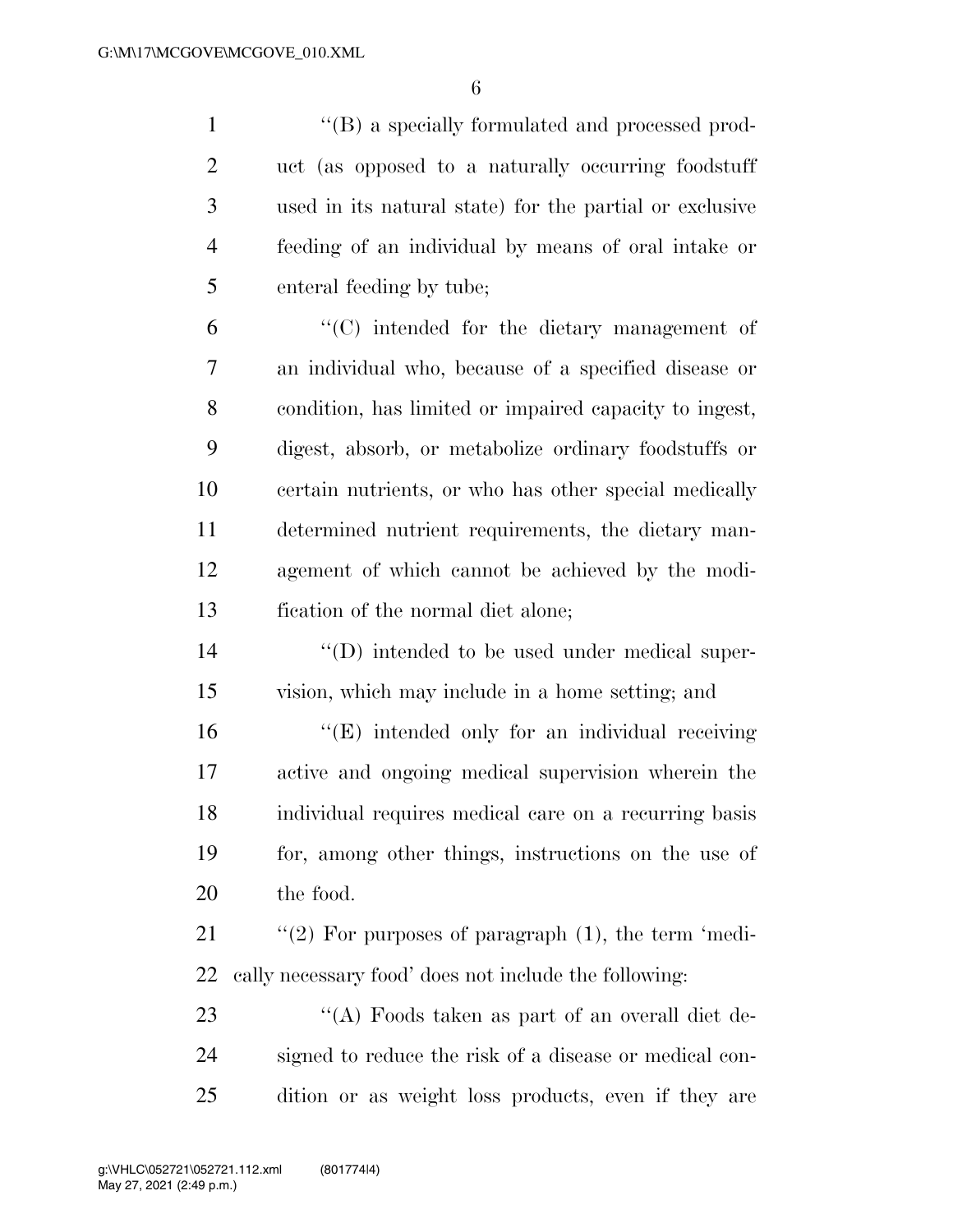| $\mathbf{1}$   | recommended by a physician or other health profes-           |
|----------------|--------------------------------------------------------------|
| $\overline{2}$ | sional.                                                      |
| 3              | "(B) Foods marketed as gluten-free for the                   |
| 4              | management of celiac disease or non-celiac gluten            |
| 5              | sensitivity.                                                 |
| 6              | "(C) Foods marketed for the management of                    |
| $\overline{7}$ | diabetes.                                                    |
| 8              | $\lq\lq$ (D) Other products determined appropriate by        |
| 9              | the Secretary.                                               |
| 10             | $\cdot$ (3) In this subsection, the term 'covered disease or |
| 11             | condition' means the following diseases or conditions:       |
| 12             | "(A) Inherited metabolic disorders, including                |
| 13             | the following:                                               |
| 14             | "(i) Disorders classified as metabolic dis-                  |
| 15             | orders on the Recommended Uniform Screening                  |
| 16             | Panel Conditions list of the Secretary of Health             |
| 17             | and Human Services' Advisory Committee on                    |
| 18             | Heritable Disorders in Newborns and Children.                |
| 19             | "(ii) N-acetyl glutamate synthase defi-                      |
| 20             | ciency.                                                      |
| 21             | ``(iii)<br>Ornithine transcarbamlyase<br>defi-               |
| 22             | ciency.                                                      |
| 23             | "(iv) Carbamoyl phosphate synthestase de-                    |
| 24             | ficiency.                                                    |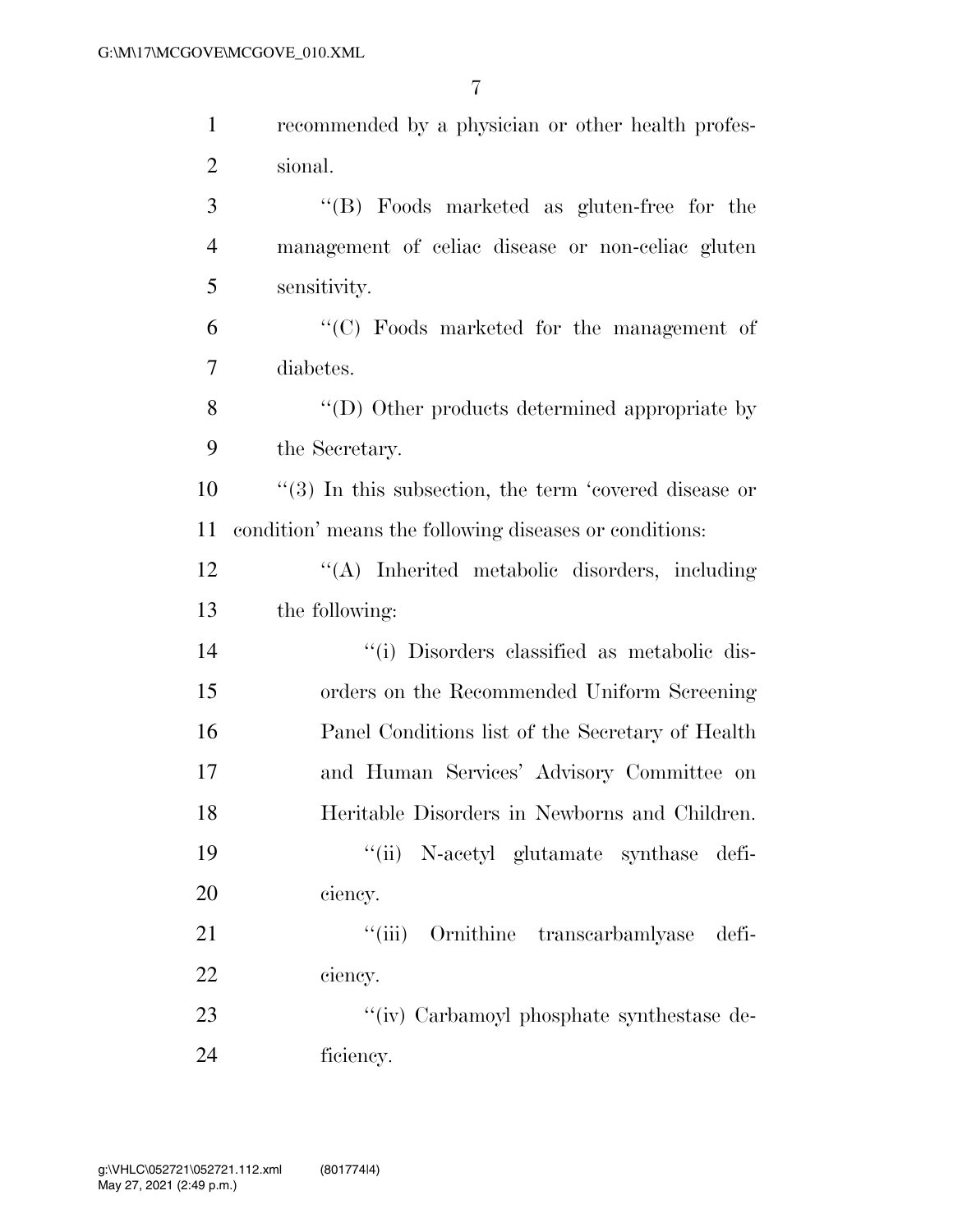| $\mathbf{1}$   | "(v) Inherited disorders of mitochondrial        |
|----------------|--------------------------------------------------|
| $\overline{2}$ | functioning.                                     |
| 3              | "(B) Medical and surgical conditions of mal-     |
| $\overline{4}$ | absorption, including the following:             |
| 5              | "(i) Impaired absorption of nutrients            |
| 6              | caused by disorders affecting the absorptive     |
| $\overline{7}$ | surface, functional length, and motility of the  |
| 8              | gastrointestinal tract, including short bowel    |
| 9              | syndrome and chronic intestinal pseudo-obstruc-  |
| 10             | tion.                                            |
| 11             | "(ii) Malabsorption due to liver or pan-         |
| 12             | creatic disease.                                 |
| 13             | " $(C)$ Immunoglobulin E and<br>non-             |
| 14             | Immunoglobulin E-mediated allergies to food pro- |
| 15             | teins, including the following:                  |
| 16             | $f(i)$ Immunoglobulin E and<br>$non-$            |
| 17             | Immunoglobulin E-mediated allergies to food      |
| 18             | proteins.                                        |
| 19             | "(ii) Food protein-induced enterocolitis         |
| 20             | syndrome.                                        |
| 21             | "(iii) Eosinophilic disorders, including         |
| 22             | esophagitis, eosinophilic<br>eosinophilic        |
| 23             | gastroenteritis, eosinophilic colitis, and post- |
| 24             | transplant eosinophilic disorders.               |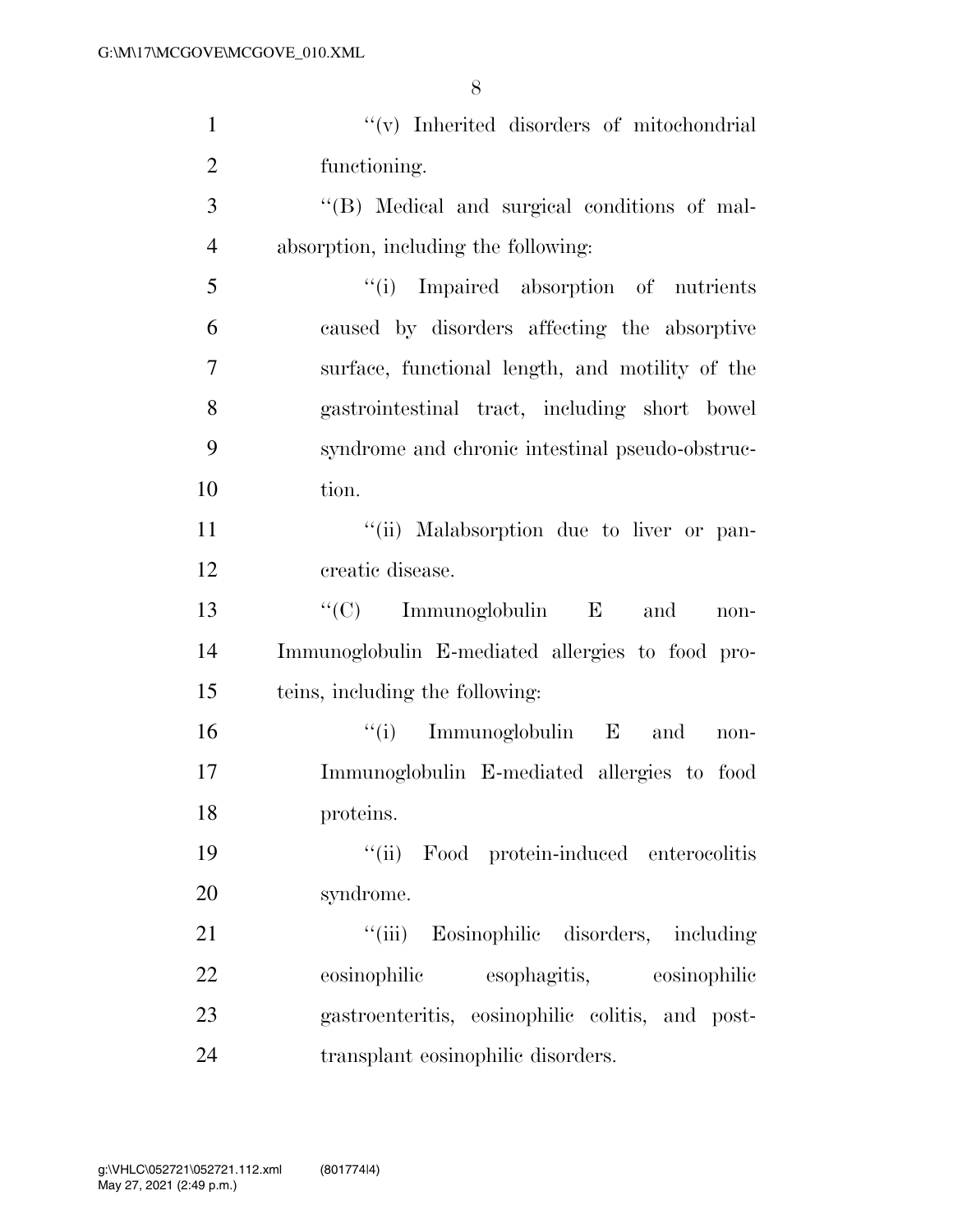| $\mathbf{1}$   | "(D) Inflammatory or immune mediated condi-                |
|----------------|------------------------------------------------------------|
| $\overline{2}$ | tions of the alimentary tract, including the following:    |
| 3              | "(i) Inflammatory bowel disease, including                 |
| $\overline{4}$ | Crohn's disease, ulcerative colitis, and indeter-          |
| 5              | minate colitis.                                            |
| 6              | "(ii) Gastroesophageal reflux disease that                 |
| $\overline{7}$ | is nonresponsive to standard medical therapies.            |
| 8              | $\lq\lq$ (E) Any other disease or condition determined     |
| 9              | appropriate by the Secretary, in consultation with         |
| 10             | appropriate scientific entities, such as the Agency        |
| 11             | for Healthcare Research and Quality.                       |
| 12             | $\lq(4)(A)$ In this subsection, the term 'low protein'     |
| 13             | modified food product' means a type of medical food that   |
| 14             | is modified to be low in protein and formulated for oral   |
| 15             | consumption for individuals with inform errors of protein  |
| 16             | metabolism.                                                |
| $17\,$         | $\lq\lq$ Such term does not include foods that are natu-   |
| 18             | rally low in protein, such as some fruits or vegetables.". |
| 19             | (C) PAYMENT.—Section $1833(a)(1)$ of the                   |
| 20             | Social Security Act $(42 \text{ U.S.C. } 1395l(a)(1))$ is  |
| 21             | amended—                                                   |
| 22             | (i) by striking "and" before " $(DD)$ ";                   |
| 23             | and                                                        |
| 24             | (ii) by inserting before the semicolon                     |
| 25             | at the end the following: "and (EE) with                   |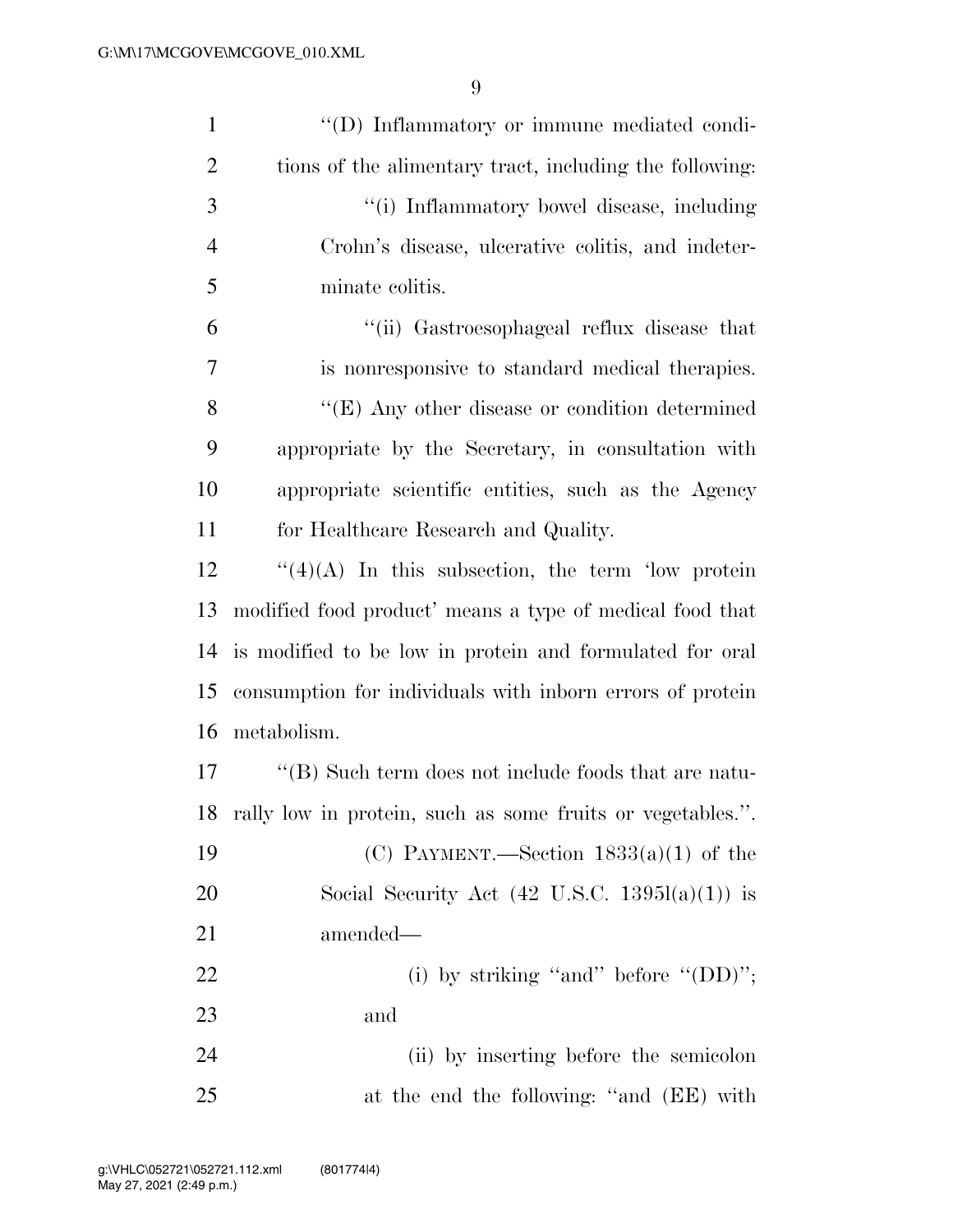| $\mathbf{1}$   | respect to medically necessary food (as de-       |
|----------------|---------------------------------------------------|
| $\overline{2}$ | fined in section $1861(III)$ ), the amount paid   |
| 3              | shall be an amount equal to 80 percent of         |
| $\overline{4}$ | the lesser of the actual charge for the serv-     |
| 5              | ices or the amount determined under a fee         |
| 6              | schedule established by the Secretary for         |
| 7              | purposes of this subparagraph.".                  |
| 8              | (D) EFFECTIVE DATE.—The amendments                |
| 9              | made by this subsection shall apply to items      |
| 10             | and services furnished on or after the date that  |
| 11             | is 1 year after the date of the enactment of this |
| 12             | $\operatorname{Act.}$                             |
| 13             | (2) INCLUSION OF MEDICALLY NECESSARY VI-          |
| 14             | TAMINS AND INDIVIDUAL AMINO ACIDS AS A COV-       |
| 15             | ERED PART D DRUG.                                 |
| 16             | (A) IN GENERAL.—Section $1860D-2(e)(1)$           |
| 17             | of the Social Security Act (42 U.S.C. 1395w-      |
| 18             | $102(e)(1)$ is amended—                           |
| 19             | (i) in subparagraph $(A)$ , by striking           |
| <b>20</b>      | "or" at the end;                                  |
| 21             | (ii) in subparagraph $(B)$ , by striking          |
| 22             | the comma at the end and inserting "; or";        |
| 23             | and                                               |
| 24             | (iii) by inserting after subparagraph             |
| 25             | (B) the following new subparagraph:               |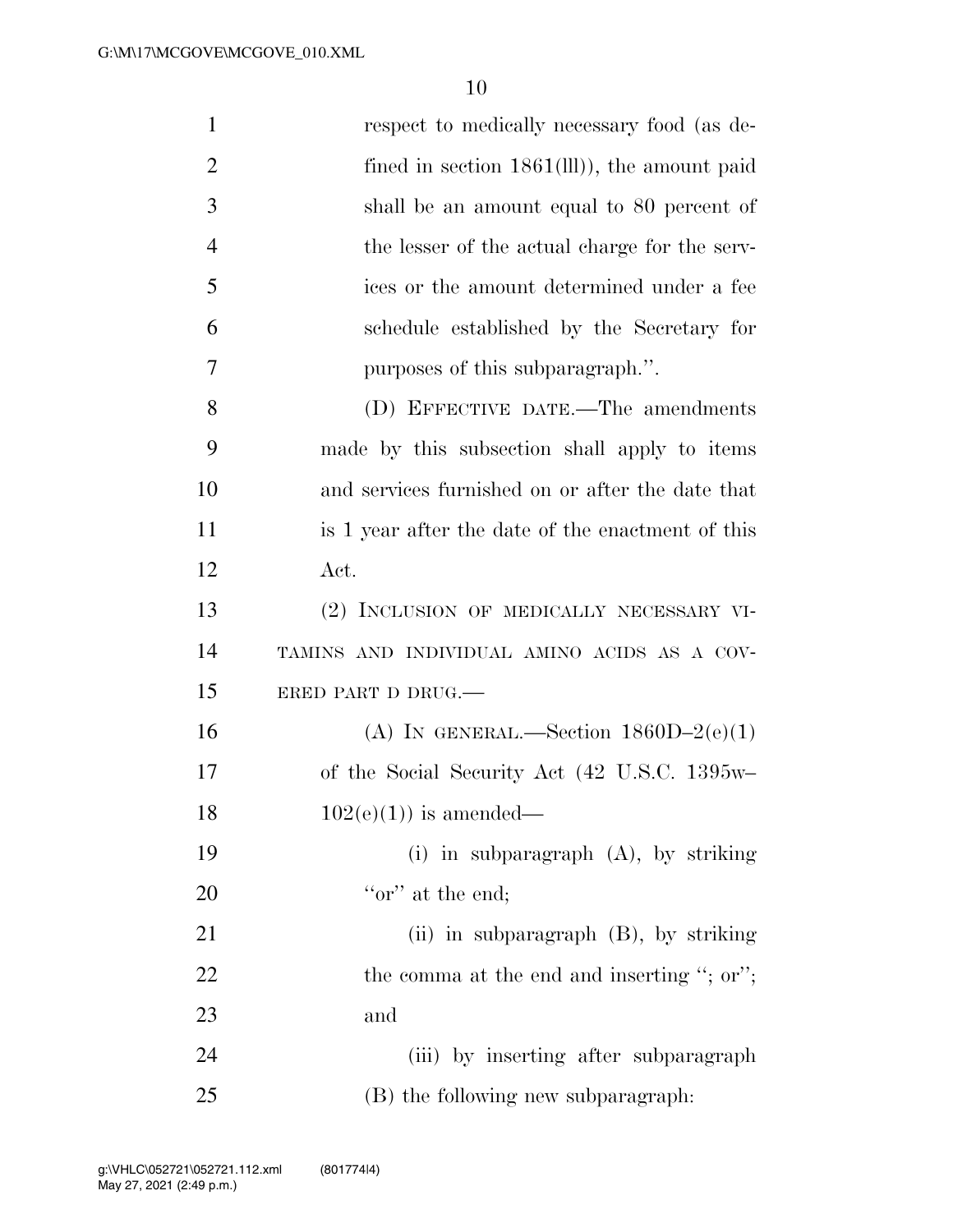| $\mathbf{1}$   | "(C) medically necessary vitamins and in-                   |
|----------------|-------------------------------------------------------------|
| $\overline{2}$ | dividual amino acids used for the management                |
| 3              | of a covered disease or condition (as defined in            |
| $\overline{4}$ | section $1861(\text{III})(3)$ pursuant to the prescrip-     |
| 5              | tion, order, or recommendation (as applicable)              |
| 6              | of a physician or other health care professional            |
| 7              | qualified to make such prescription, order, or              |
| 8              | recommendation,".                                           |
| 9              | (B) EFFECTIVE DATE.—The amendments                          |
| 10             | made by subparagraph (A) shall apply to plan                |
| 11             | years beginning on or after the date that is 1              |
| 12             | year after the date of the enactment of this Act.           |
| 13             | (b) COVERAGE UNDER THE MEDICAID PROGRAM.—                   |
| 14             | (1) IN GENERAL.—Section $1905(a)$ of the So-                |
| 15             | cial Security Act $(42 \text{ U.S.C. } 1396d(a))$ is amend- |
| 16             | $ed$ —                                                      |
| 17             | $(A)$ in paragraph $(30)$ , by striking "and"               |
| 18             | at the end;                                                 |
| 19             | $(B)$ by redesignating paragraph $(31)$ as                  |
| 20             | paragraph $(33)$ ; and                                      |
| 21             | $(C)$ by inserting after paragraph $(30)$ the               |
| 22             | following new paragraphs:                                   |
| 23             | "(31) medically necessary food (as defined in               |
| 24             | section 1861(lll)) and the medical equipment and            |
| 25             | supplies necessary to administer such food;                 |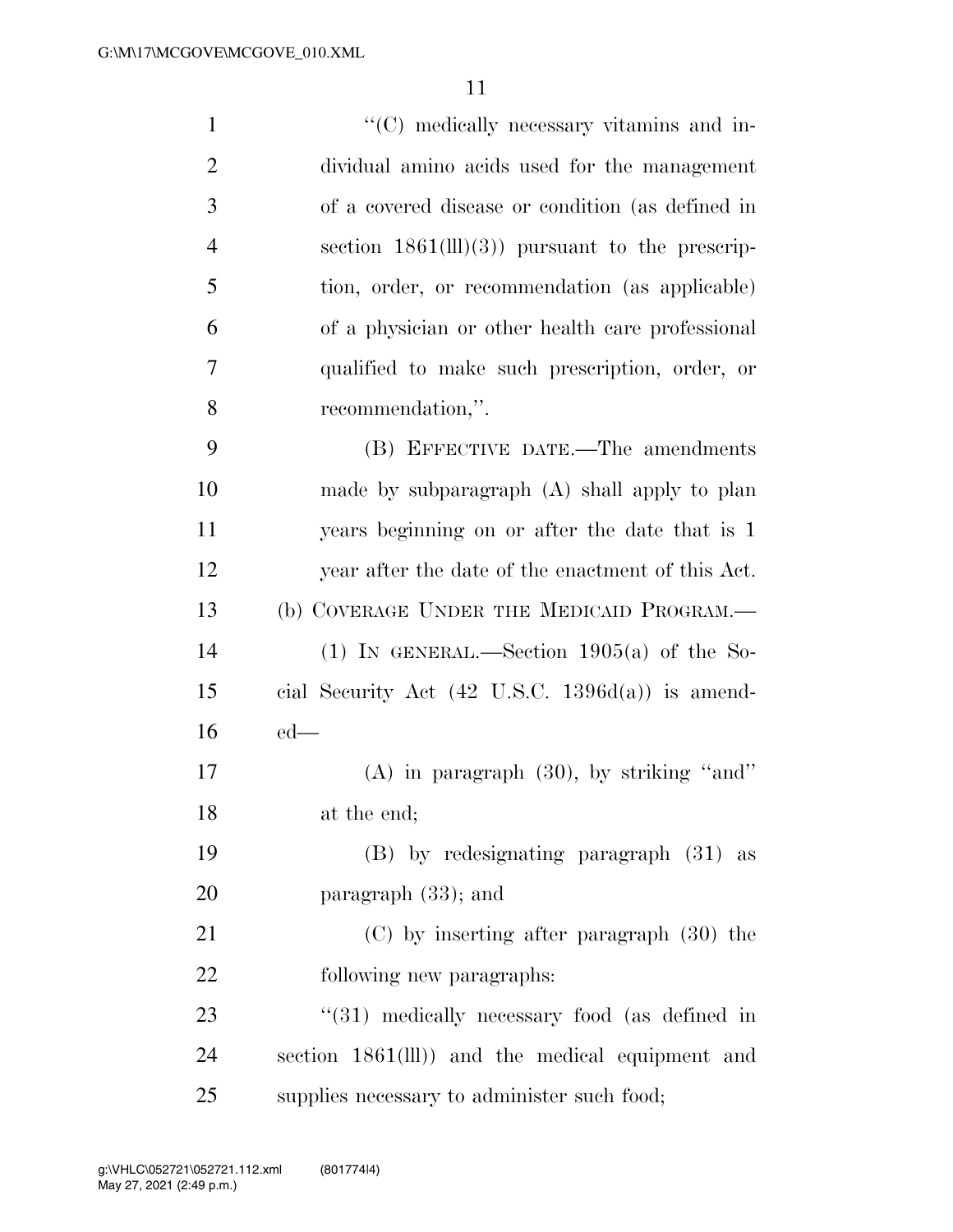| $\mathbf{1}$   | $(32)$ medically necessary vitamins and indi-                   |
|----------------|-----------------------------------------------------------------|
| $\overline{2}$ | vidual amino acids used for the management of a                 |
| 3              | covered disease or condition (as defined in section             |
| $\overline{4}$ | $1861(\text{III})(3)$ ) pursuant to the prescription, order, or |
| 5              | recommendation (as applicable) of a physician or                |
| 6              | other health care professional qualified to make such           |
| $\tau$         | prescription, order, or recommendation; and".                   |
| 8              | (2) CONFORMING AMENDMENTS.—                                     |
| 9              | MANDATORY BENEFITS.-Section<br>(A)                              |
| 10             | $1902(a)(10)(A)$ of the Social Security Act (42)                |
| 11             | U.S.C. $1396a(a)(10)(A)$ is amended, in the                     |
| 12             | matter preceding clause (i), by striking "and                   |
| 13             | $(30)$ " and inserting " $(30)$ , $(31)$ , and $(32)$ ".        |
| 14             | (B) EXCEPTION TO COVERAGE RESTRIC-                              |
| 15             | TION.—Section $1927(d)(2)(E)$ of the Social Se-                 |
| 16             | curity Act (42 U.S.C. 1396r-8(d)(2)(E)) is                      |
| 17             | amended by inserting "and except for medically                  |
| 18             | necessary vitamins and individual amino acids                   |
| 19             | described in section $1905(a)(32)$ " before the pe-             |
| 20             | riod at the end.                                                |
| 21             | $(3)$ EFFECTIVE DATE.—                                          |
| 22             | (A) IN GENERAL.—Subject to subpara-                             |
| 23             | $graph$ (B), the amendments made by this sub-                   |
| 24             | section shall take effect on the date that is 1                 |
| 25             | year after the date of the enactment of this Act.               |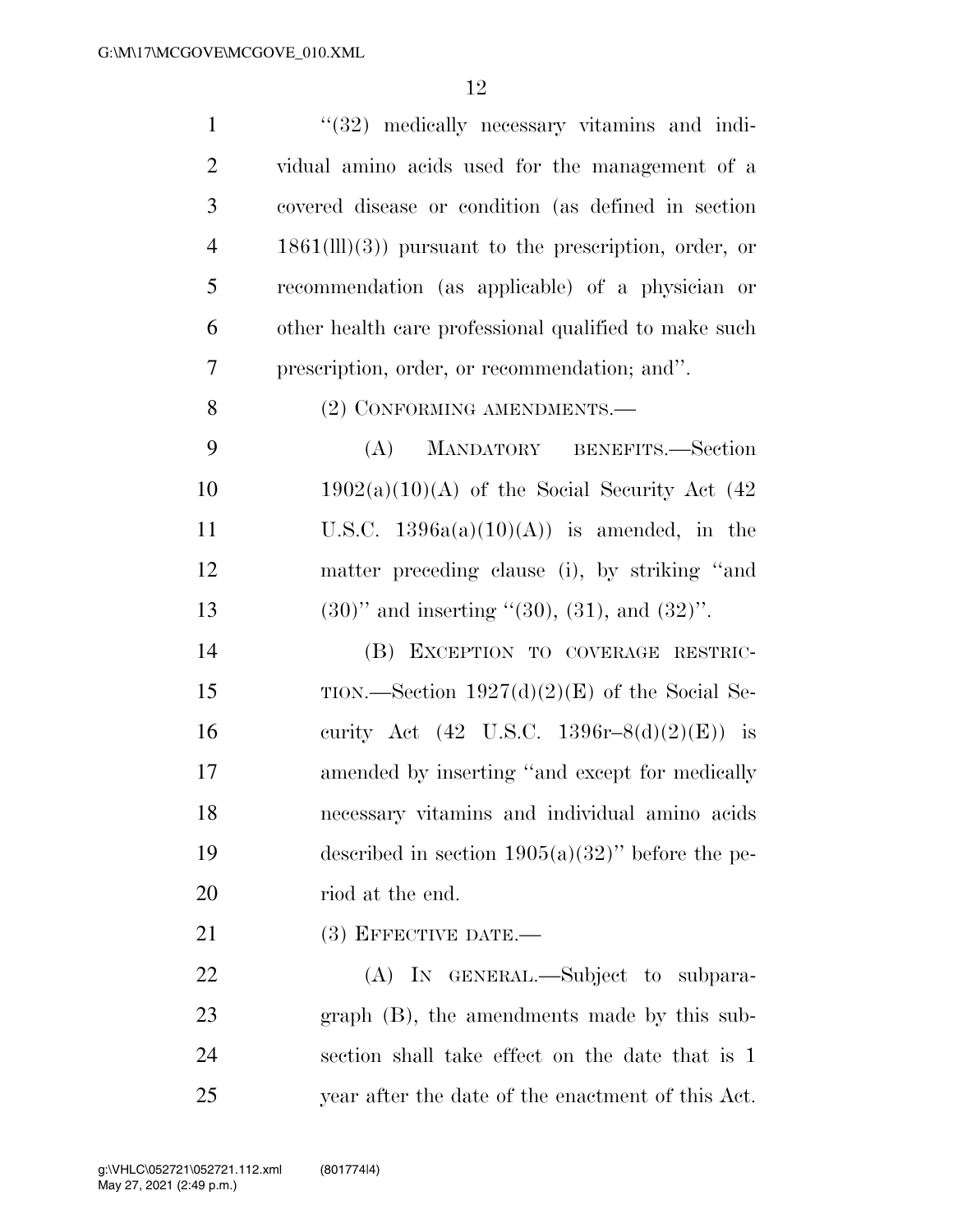(B) EXCEPTION TO EFFECTIVE DATE IF STATE LEGISLATION REQUIRED.—In the case of a State plan for medical assistance under title XIX of the Social Security Act which the Sec- retary of Health and Human Services deter- mines requires State legislation (other than leg- islation appropriating funds) in order for the plan to meet the additional requirements im- posed by the amendments made by this sub- section, the State plan shall not be regarded as failing to comply with the requirements of such title solely on the basis of its failure to meet this additional requirement before the first day of the first calendar quarter beginning after the close of the first regular session of the State legislature that begins after the date of the en- actment of this Act. For purposes of the pre- vious sentence, in the case of a State that has a 2-year legislative session, each year of such session shall be deemed to be a separate regular session of the State legislature. (c) COVERAGE UNDER CHIP.— 23 (1) IN GENERAL.—Section  $2103(c)$  of the So-

 cial Security Act (42 U.S.C. 1397cc(c)) is amended by adding at the end the following: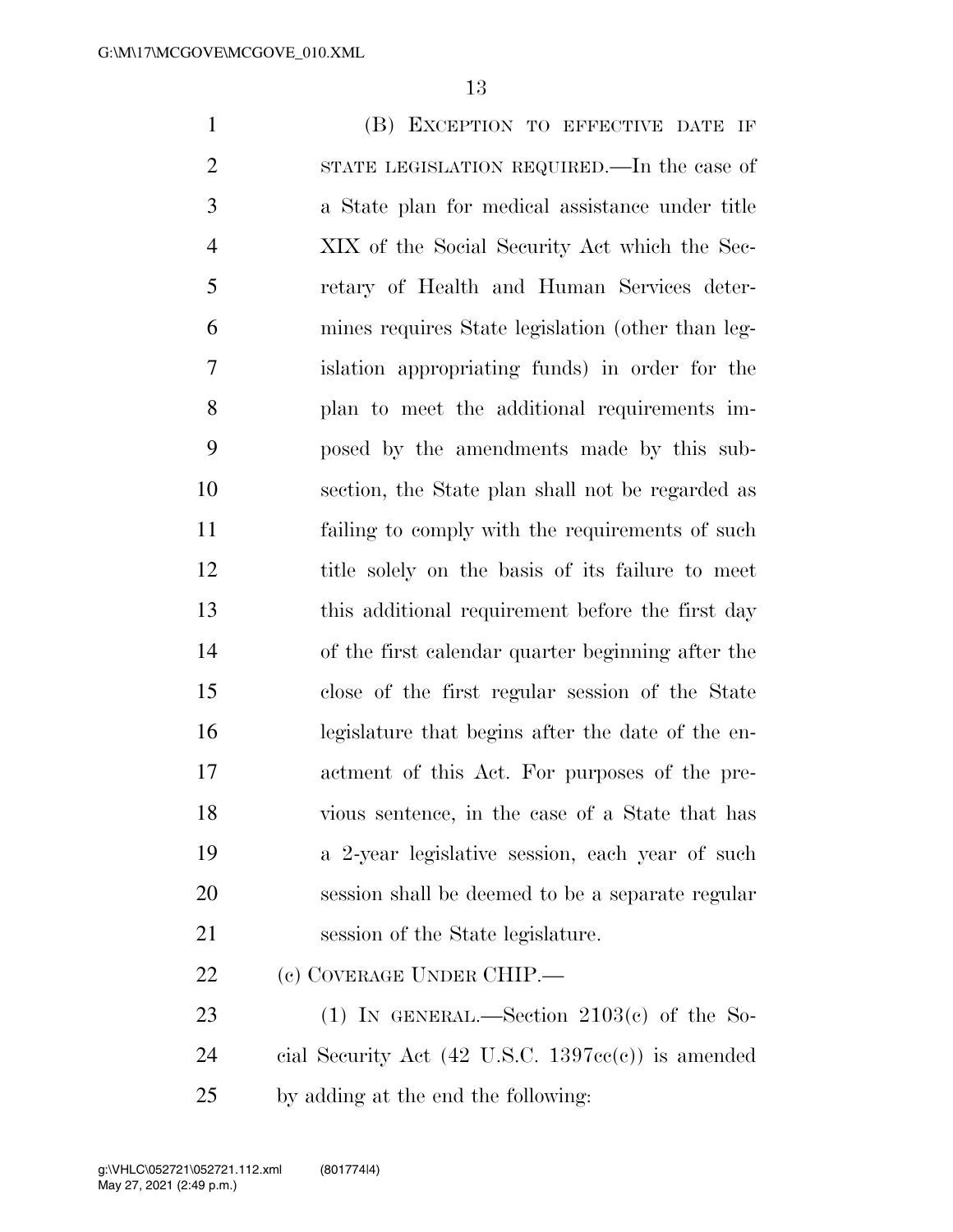1 "(12) MEDICALLY NECESSARY FOOD.—The child health assistance provided to a targeted low-in- come child under the plan shall include coverage of medically necessary food (as defined in section 1861(lll)) and the medical equipment and supplies necessary to administer such food.

7 "(13) CERTAIN VITAMINS AND INDIVIDUAL AMINO ACIDS.—The child health assistance provided to a targeted low-income child under the plan shall include coverage of medically necessary vitamins and individual amino acids used for the management of a covered disease or condition (as defined in section 1861(lll)(3)) pursuant to the prescription, order, or recommendation (as applicable) of a physician or other health care professional qualified to make such prescription, order, or recommendation.''.

 (2) CONFORMING AMENDMENT.—Section 2103(a) of the Social Security Act (42 U.S.C. 1397cc(a)) is amended, in the matter preceding paragraph (1), by striking ''and (8)'' and inserting 21 "(8), (12), and (13)".

22 (3) EFFECTIVE DATE.—

 (A) IN GENERAL.—Subject to subpara-graph (B), the amendments made by this sub-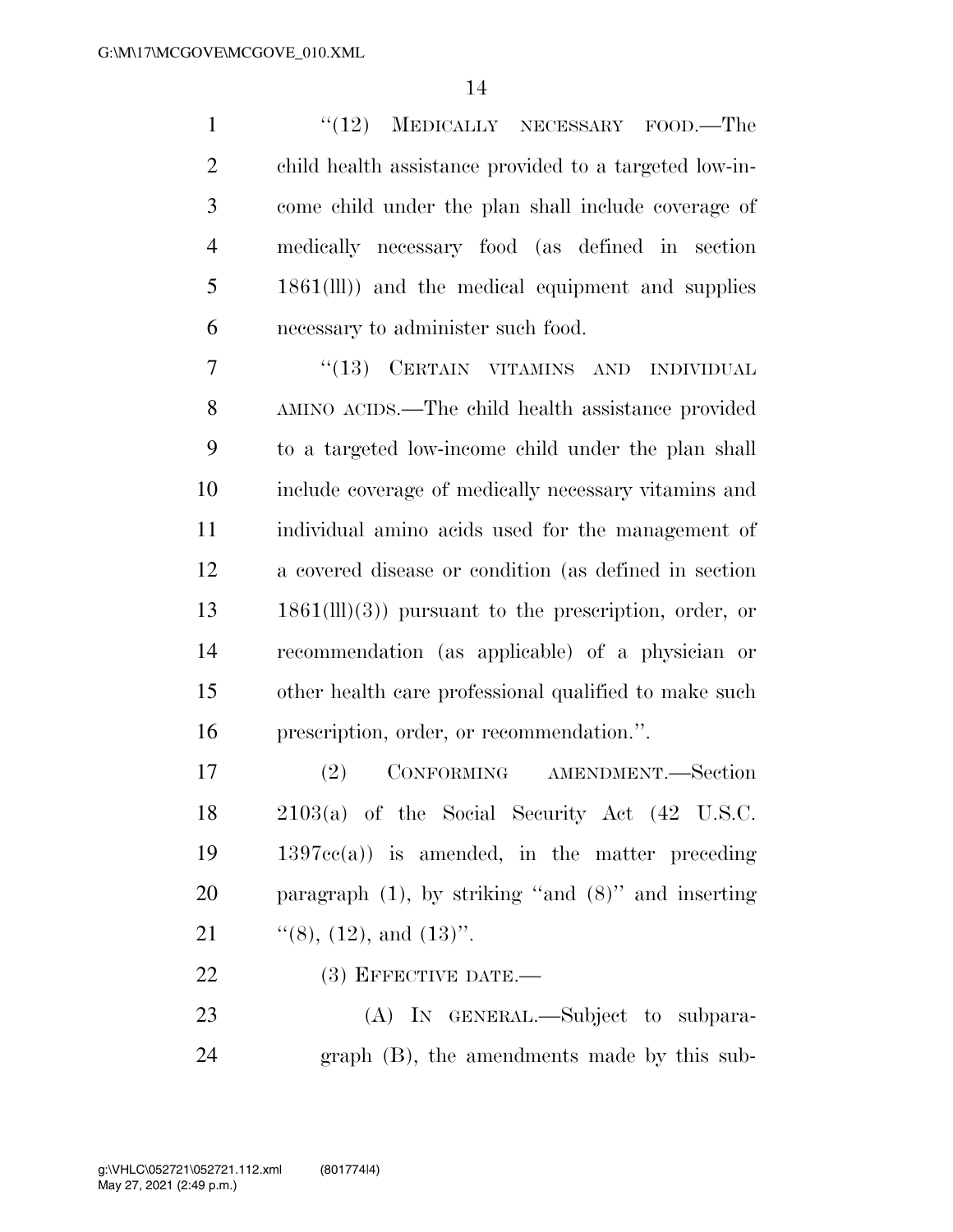section shall take effect on the date that is 1 year after the date of the enactment of this Act.

 (B) EXCEPTION TO EFFECTIVE DATE IF STATE LEGISLATION REQUIRED.—In the case of a State child health plan for child health assist- ance under title XXI of the Social Security Act which the Secretary of Health and Human Services determines requires State legislation (other than legislation appropriating funds) in order for the plan to meet the additional re- quirements imposed by the amendments made by this subsection, the State child health plan shall not be regarded as failing to comply with the requirements of such title solely on the basis of its failure to meet this additional re- quirement before the first day of the first cal- endar quarter beginning after the close of the first regular session of the State legislature that begins after the date of the enactment of this Act. For purposes of the previous sentence, in 21 the case of a State that has a 2-year legislative session, each year of such session shall be deemed to be a separate regular session of the State legislature.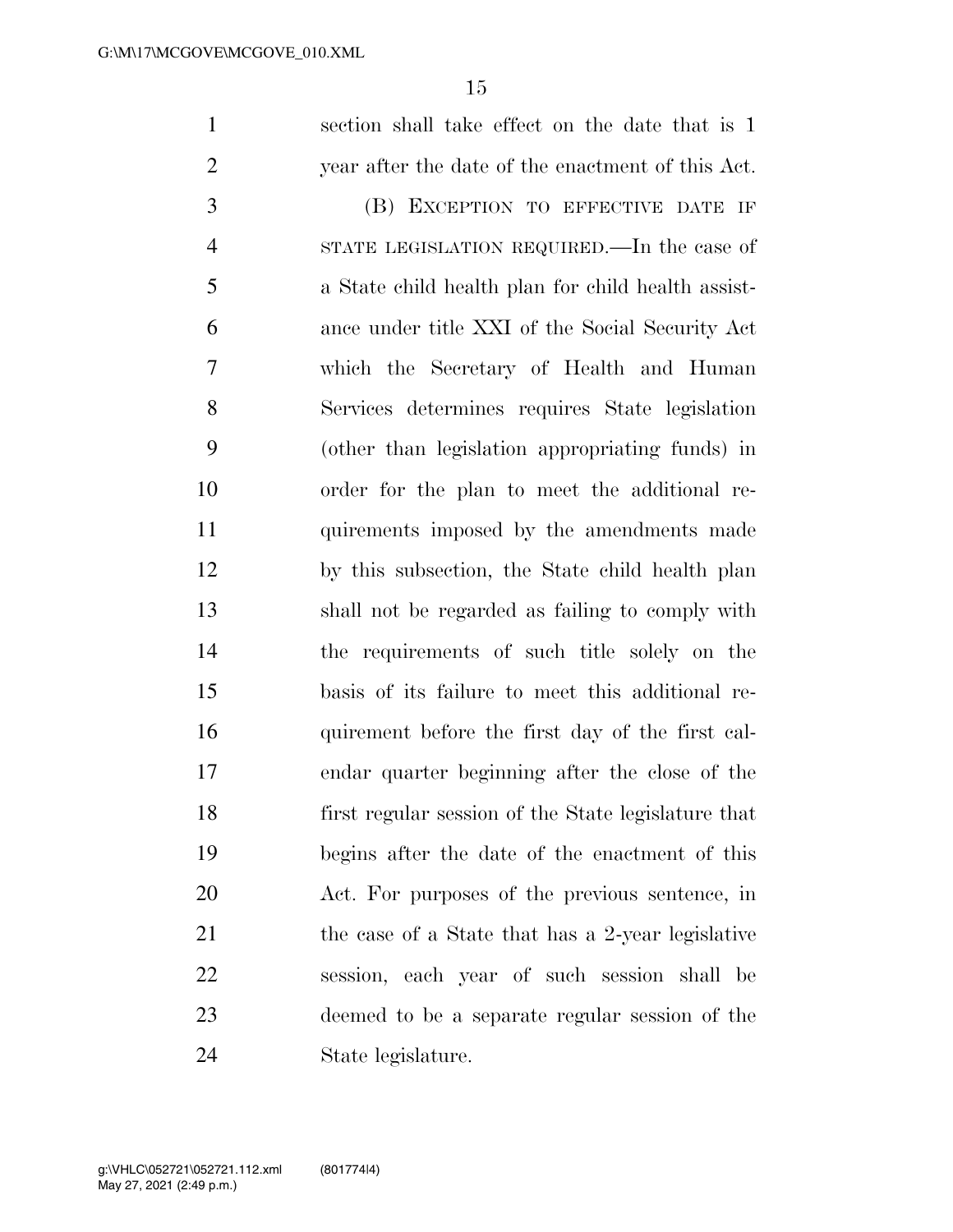| $\mathbf{1}$   | (d) MODIFICATION OF DEFINITION OF MEDICALLY          |
|----------------|------------------------------------------------------|
| 2              | NECESSARY FOOD AND COVERED DISEASE OR CONDI-         |
| 3              | TION UNDER THE TRICARE PROGRAM.                      |
| $\overline{4}$ | (1) IN GENERAL.—Section $1077(h)$ of title 10,       |
| 5              | United States Code, is amended—                      |
| 6              | $(A)$ in paragraph $(2)(A)$ , in the matter          |
| 7              | preceding clause (i), by striking "or an amino       |
| 8              | acid preparation product" and inserting ", an        |
| 9              | amino acid preparation product, a modified fat       |
| 10             | preparation product, or a nutritional formula        |
| 11             | (including such a formula that does not require      |
| 12             | a prescription)"; and                                |
| 13             | $(B)$ in paragraph $(3)$ —                           |
| 14             | (i) in subparagraph $(D)$ , by striking              |
| 15             | "and" at the end;                                    |
| 16             | (ii) by redesignating subparagraph                   |
| 17             | $(E)$ as subparagraph $(F)$ ; and                    |
| 18             | (iii) by inserting after subparagraph                |
| 19             | (D) the following:                                   |
| 20             | "(E) Immunoglobulin E or non-Immunoglobulin          |
| 21             | E mediated allergies to food proteins; and".         |
| 22             | (2) EFFECTIVE DATE.—The amendments made              |
| 23             | by paragraph (1) shall apply to health care provided |
| 24             | under chapter 55 of title 10, United States Code, on |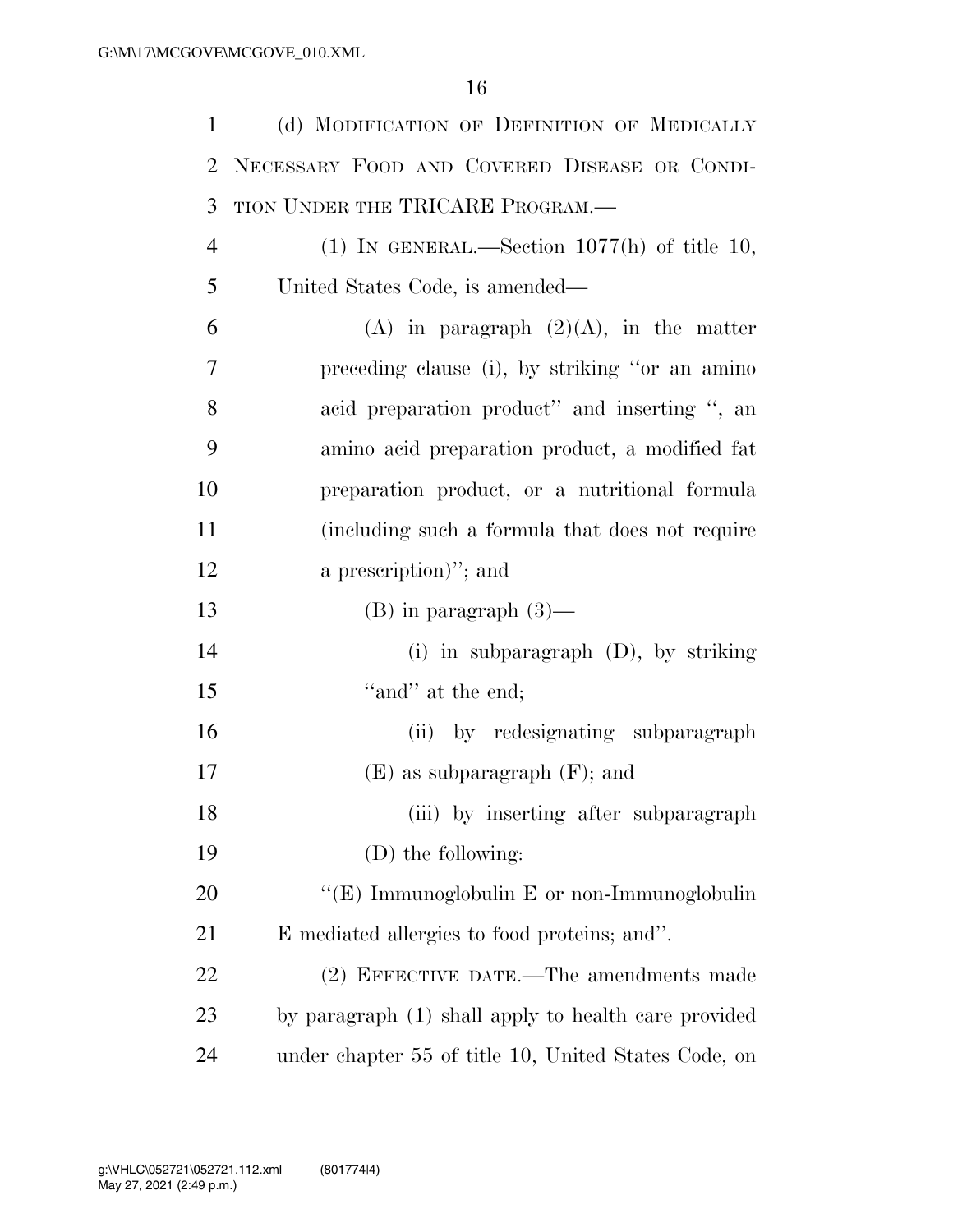| $\mathbf{1}$   | or after the date that is one year after the date of  |
|----------------|-------------------------------------------------------|
| $\overline{2}$ | the enactment of this Act.                            |
| 3              | (e) COVERAGE UNDER FEHBP.—                            |
| 4              | (1) IN GENERAL.—Section $8902$ of title 5,            |
| 5              | United States Code, is amended by adding at the       |
| 6              | end the following:                                    |
| 7              | "(p) A contract for a plan under this chapter shall   |
| 8              | require the carrier to provide coverage for—          |
| 9              | $\lq(1)$ medically necessary food (as defined in      |
| 10             | section 1861(III) of the Social Security Act) and the |
| 11             | medical equipment and supplies necessary to admin-    |
| 12             | ister such food; and                                  |
| 13             | $\lq(2)$ medically necessary vitamins and indi-       |
| 14             | vidual amino acids in the same manner provided for    |
| 15             | under section $1860D-2(e)(1)(C)$ of the Social Secu-  |
| 16             | rity Act.".                                           |
| 17             | (2) EFFECTIVE DATE.—The amendment made                |
| 18             | by paragraph (1) shall apply with respect to contract |
| 19             | years beginning on or after the date that is 1 year   |
| <b>20</b>      | after the date of enactment of this Act.              |
| 21             | (f) COVERAGE UNDER PRIVATE HEALTH INSUR-              |
| 22             | $ANCE$ .                                              |
| 23             | $(1)$ In GENERAL.—Subpart II of part A of title       |
| 24             | XXVII of the Public Health Service Act (42 U.S.C.     |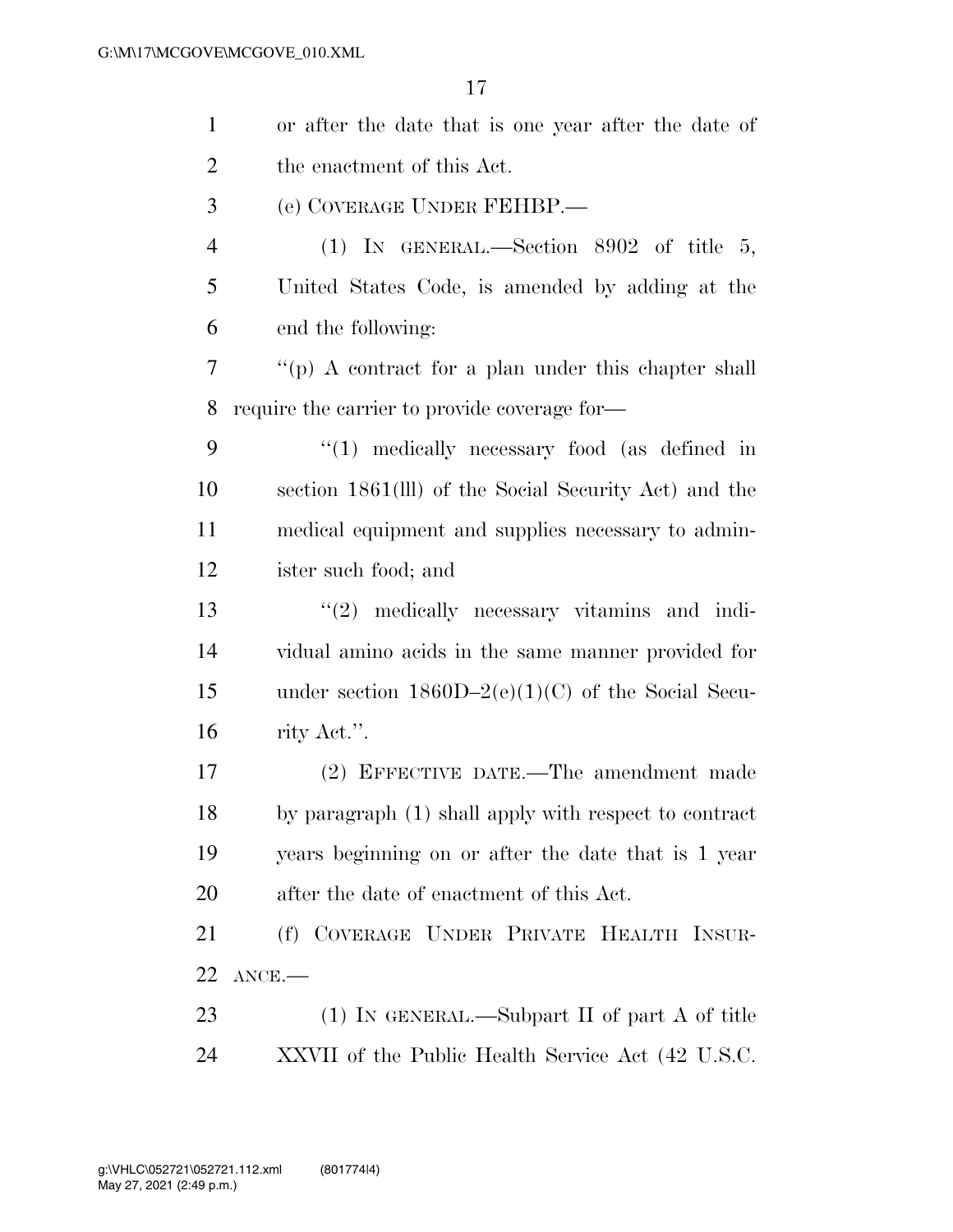300gg–11 et seq.) is amended by adding at the end the following:

## **''SEC. 2729A. COVERAGE OF MEDICALLY NECESSARY FOOD, VITAMINS, AND INDIVIDUAL AMINO ACIDS.**

 ''A health insurance issuer offering group or indi- vidual health insurance coverage shall provide coverage for—

8 "(1) medically necessary food (as defined in section 1861(lll) of the Social Security Act) and the medical equipment and supplies necessary to admin-ister such food; and

12 ''(2) medically necessary vitamins and indi- vidual amino acids in the same manner provided for under section 1860D–2(e)(1)(C) of the Social Secu-rity Act.''.

 (2) EFFECTIVE DATE.—The amendment made by paragraph (1) shall apply to plan years beginning on or after the date that is 1 year after the date of the enactment of this Act.

 (g) NONPREEMPTION OF STATE LAWS THAT PRO- VIDE GREATER COVERAGE.—Nothing in the provisions of, or the amendments made by, this section shall preempt a State law that requires coverage of medically necessary food and vitamins and individual amino acids for digestive and inherited metabolic disorders that exceeds the require